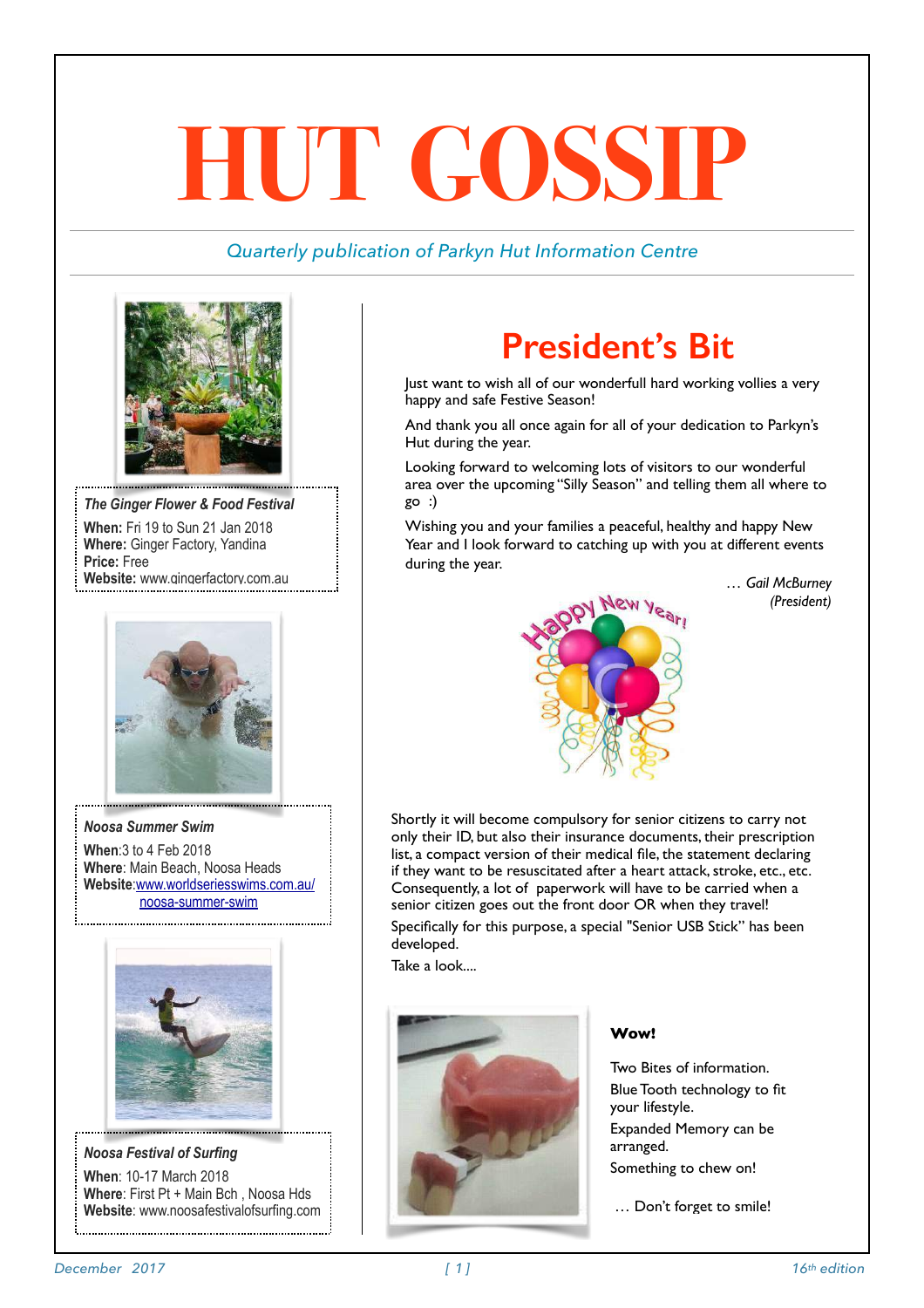### Did you know?

Tewantin was affectionately called '*a small but loyal little place'* in 1914 through its generous fund-raising for the war effort.

In August 1914, Noosa Shire Council started a Patriotic Distress Alleviation Fund. Many other organisations in Queensland did the same. All members of Noosa Council formed the committee to oversee and manage the funds raised. The Chairman of the council, Cr E. von Blanckensee was the Treasurer of the committee and the Clerk, Edgar A. Edwards was its Secretary.

Noosa Council's subscription list for the purpose of raising funds to help the war effort included the following;

- Tobacco Fund
- Southern Cross Tobacco Fund
- War Horse Fund
- Brisbane Wool Spinning Guild
- Queensland Patriotic Fund
- Courier Returned Soldiers Fund
- **Red Cross Fund**
- Kitchens for Home Hospitals
- Belgium Fund
- Milk for Babies of Britain
- Socks for the Troops
- Volunteer Patriotic Fund
- Motor Ambulance
- For the Poles
- For the Serbians
- Aeroplane Fund
- Foodstuffs Fund
- Nurses Equipment
- Italian Red Cross Fund
- The Flag of Freedom
- Frank Thorns' Boxing Fund
- **Travelling Kitchens**
- **Bands**
- RSSIL Returned Soldiers and Sailors Imperial League
- YMCA-Young Men's Christian Association

Many fund-raising events were held in Tewantin and surrounding towns in Noosa Shire, some of them were Cooran, Pomona and Cooroy. Events were often imaginative and fun to attract people to come along and support the war effort. Apart from social dances, there were film shows, local theatre group acts and fancy dress balls.

Everyone was keen to participate for a good cause. People gave willingly of their time and offered any amount of money they could spare.

One touching letter, written in June 1915 illustrates the feelings of empathy for those less fortunate, who were struggling during wartime shortages. The letter was written by Olive Duke on behalf of herself, her sister Edith and her brother Neil, residents of Tewantin. The siblings unselfishly offered a donation towards the Babies Milk Fund.

> *Dear Mr. Editor – We would be very sorry to think that babies of Britain should want milk. My brother, and my sister and myself are sending a small donation of £2 towards the fund. Hoping the war will soon be over.*

Another donation of £33 2s 0d was collected from Tewantin attendees at a social gathering held in the School of Arts. Some of the donors were named and included Mr. Atkinson, Mrs. J. Tait, Mr. C.W. Tait, Miss Tait, Mrs. Barker, Mr. C. Ross, Mr. W. Duke and the staff of the Royal Mail and others.

Many other varied events were held over the period of the war and Noosa Shire residents gave generously, which would have led to the Courier Patriotic Fund calling Tewantin '*a small but loyal little place' .*

… *written by Dr. J. King*

*Sources: Trove NS 1914 – Patriotic Help 223 items created by Noosa Heritage, 2015*



# All aboard Council's Free Holiday **Buses**

Council's Free Holiday Buses will hit the streets from Boxing Day to help locals and visitors get around easily this festive season.

Travel will be free on local TransLink services 626, 627, 628, 629 and 632 until January 5, with a free temporary shuttle, 064, to operate between Noosa Heads and Peregian Beach via Noosaville.

This year the free shuttle 064 service will also loop through Noosa Heads and Noosaville. The Boreen Point Flexilink service and Noosa Council Cabs service will also be free from Boxing Day to January 5. Normal booking procedures will apply.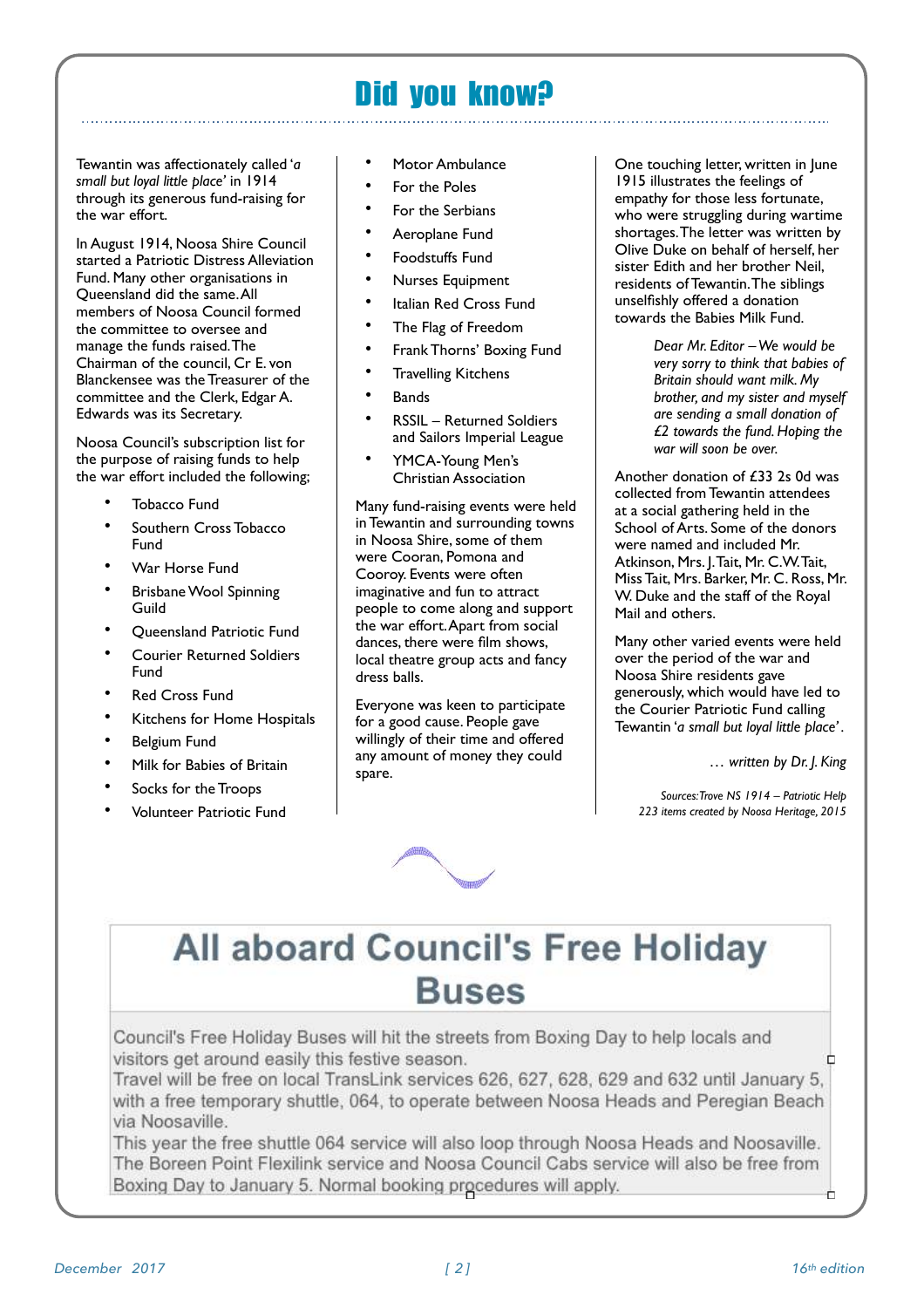## Parkyn Hut Christmas Celebrations





Another fantastic evening of fun and frivolity for vollies and their partners, this time at the Tewantin Bowls Club, which everyone agreed was a good choice. Thanks go to those involved in sourcing prizes and dreaming up the games which got everybody up and mingling. The pictures tell the story of a fun filled evening! Special thanks to Davina and Gail - as always … you really excelled !!—On behalf of all who attended… our sincere thanks.

*… Ed*

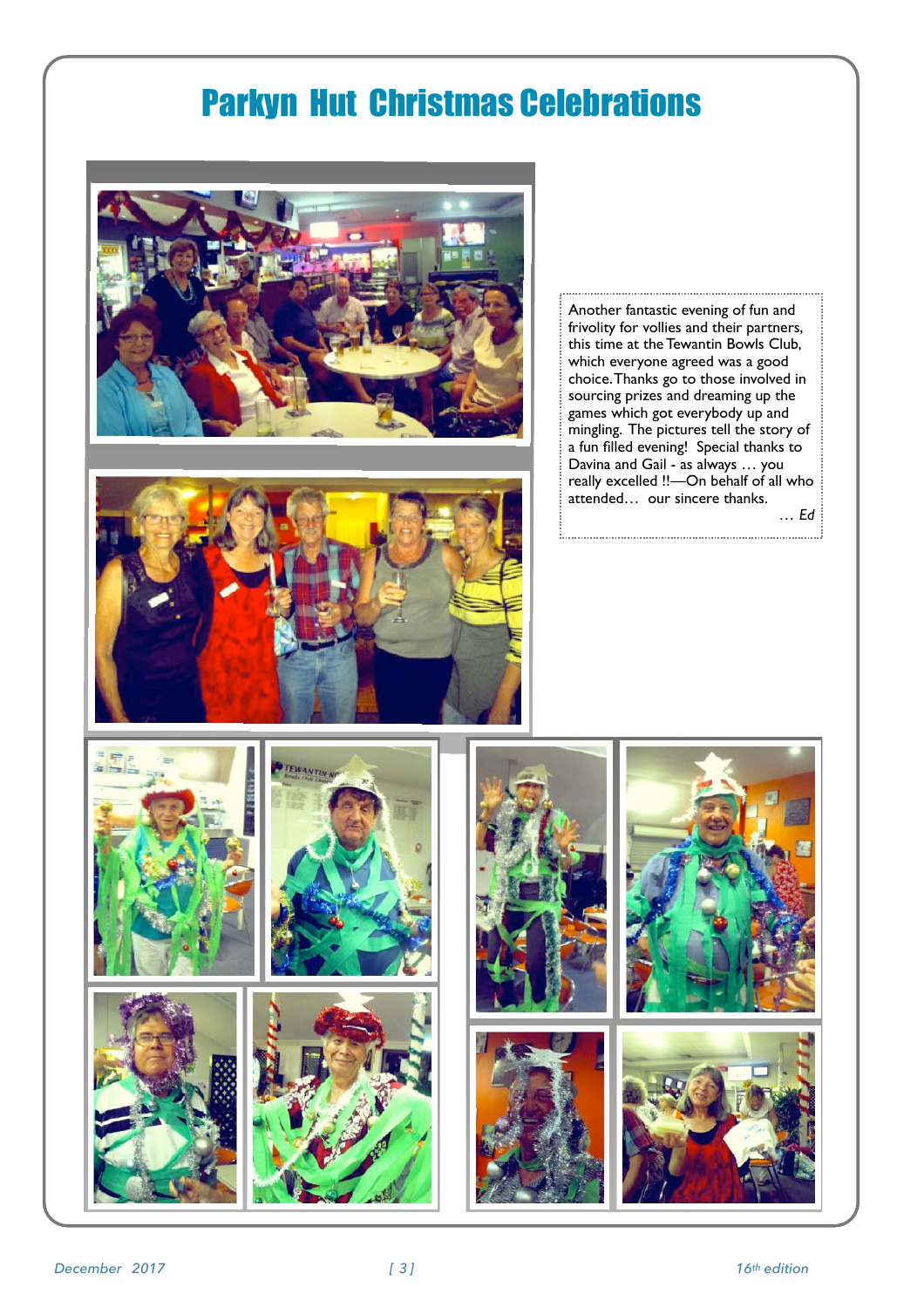# Parkyn Hut Christmas Celebrations

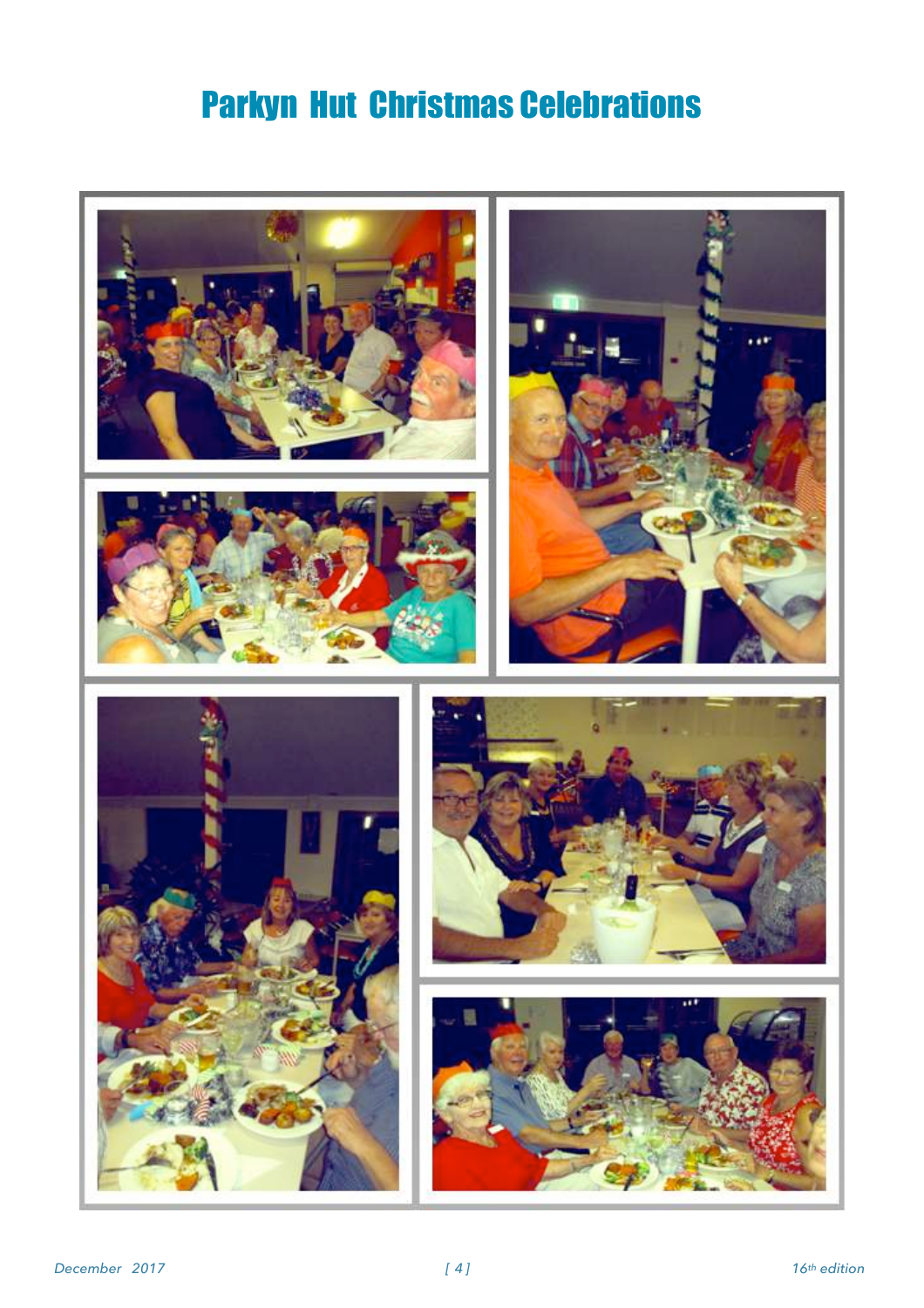# Parkyn Hut Christmas Celebrations

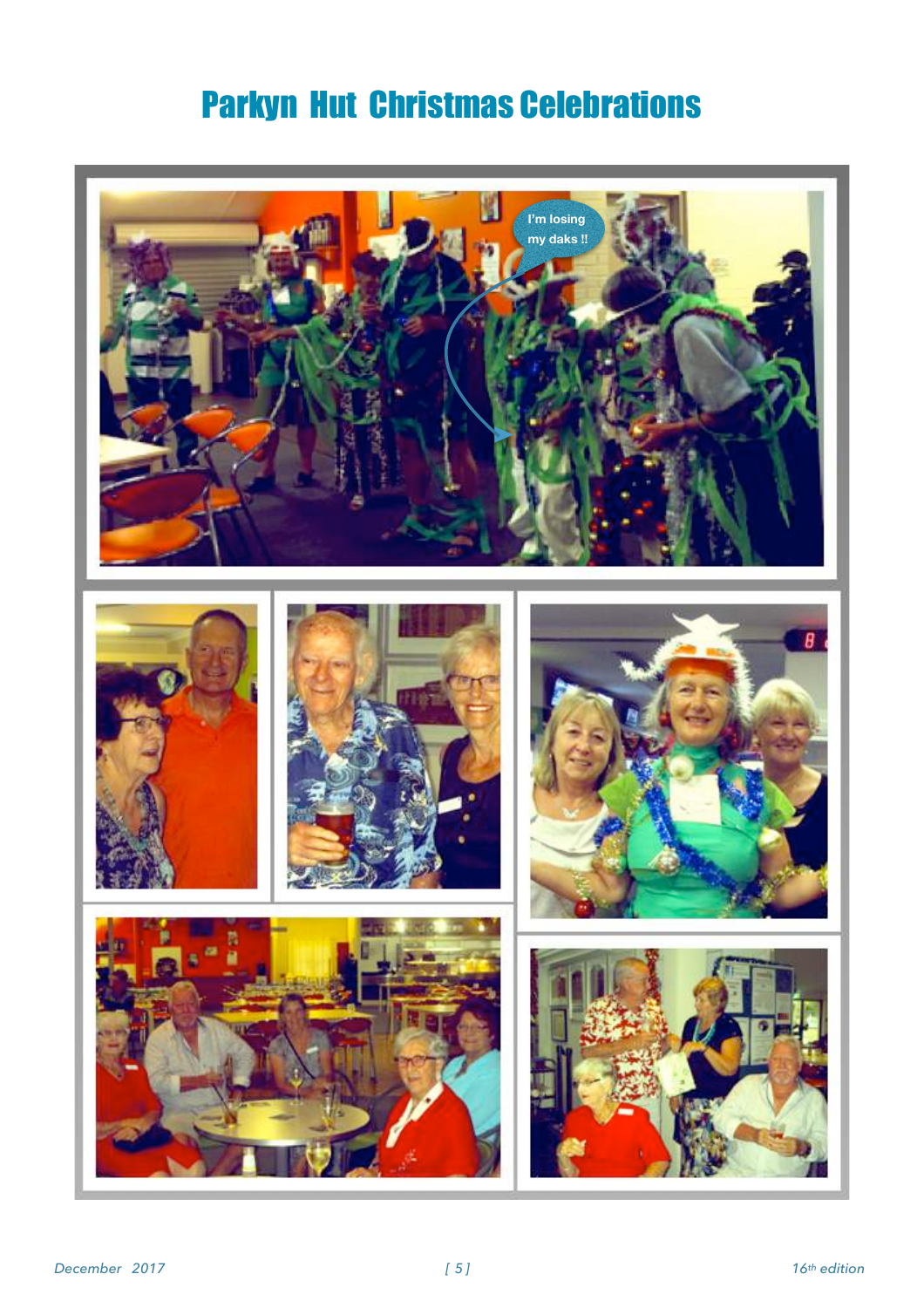

Tewantin Heritage & Historical Society Inc - you may know us as Parkyn's Hut pays an insurance premium to cover our volunteers in the event of an accident whilst volunteering or whilst travelling to or from attending your shift. There are certain limitations imposed by our insurer, one of which is the age of our volunteers. Volunteers over 85 years of age are not covered. This is not to say if you have reached this wonderful milestone that you must immediately cease volunteering at The Hut. Your Committee is in the process of preparing a Waiver of Liability. We will be asking you to consent to this waiver so that you may continue in your volunteering role past the insured birthday of 85.

In the past, we have not collected birth date information on our Application Form, this has now been amended. To bring our records up to date, I will need to obtain from everyone, your year or birth. Please don't be offended, it's just the way of the world.

Davina

### *Every year scores of baby birds are taken to vets and RSPCA Qld's Wildlife Hospital when in fact they should have been left where they were.*

"Sadly this happens all the time," said RSPCA Qld's spokesperson Michael Beatty. "People think they're doing the right thing by "rescuing" chicks that are healthy and being looked after by their parents. They mean well but it often ends up very badly for the chicks."

So do you know what to do if you find a baby bird? Here's our check-list of what to do:

### **Is the bird a nestling or a fledgling?**

Does the bird have feathers? If not, or if it has only fluffy down, then it is a nestling, and needs help straight away, as it cannot keep itself warm. If you find a nestling, please take it to a vet or bring it in to the RSPCA as soon as possible. If the bird has its flight feathers, then it is a fledgling. Before rescuing a fledgling, ask yourself:

- Is the bird calling or making a noise?
- Is the bird bright and responsive?
- Can the bird perch on your finger?
- Can the bird spread its wings evenly and flutter to the ground when encouraged to fly?

If the answer to all of these questions is a definite "yes" then the baby bird should be able to be reunited with its parents. It is best for a baby bird to be reunited with its parents, as no human carer can teach a young bird all that it needs to learn to survive.

To try to reunite the baby bird with its parents, place the bird on a low branch in a bush and watch to see if the parents come to feed it. You can also place the baby bird in a bucket with a few drainage holes. The 'home-away-fromhome' will protect fledglings and baby birds from predators.

Cats and dogs can kill and severely wound native birds and wildlife, particularly the young and flightless. Responsible pet ownership includes confining your cat/s and dog/s (particularly at night). Residents can further assist native birds by planting bushy indigenous shrubs and ground cover to provide protection and camouflage. This will help increase the survival rate of young birds, and will significantly reduce the injury and mortality rates of all wildlife species.

### **Link to Noosa News farewell to George Pearce.**

[https://www.noosanews.com.au/news/noosas-heart-felt-farewell-to-george/3293911/?](https://www.noosanews.com.au/news/noosas-heart-felt-farewell-to-george/3293911/?utm_campaign=topic&utm_source=Noosa+News&utm_medium=email) [utm\\_campaign=topic&utm\\_source=Noosa+News&utm\\_medium=email](https://www.noosanews.com.au/news/noosas-heart-felt-farewell-to-george/3293911/?utm_campaign=topic&utm_source=Noosa+News&utm_medium=email)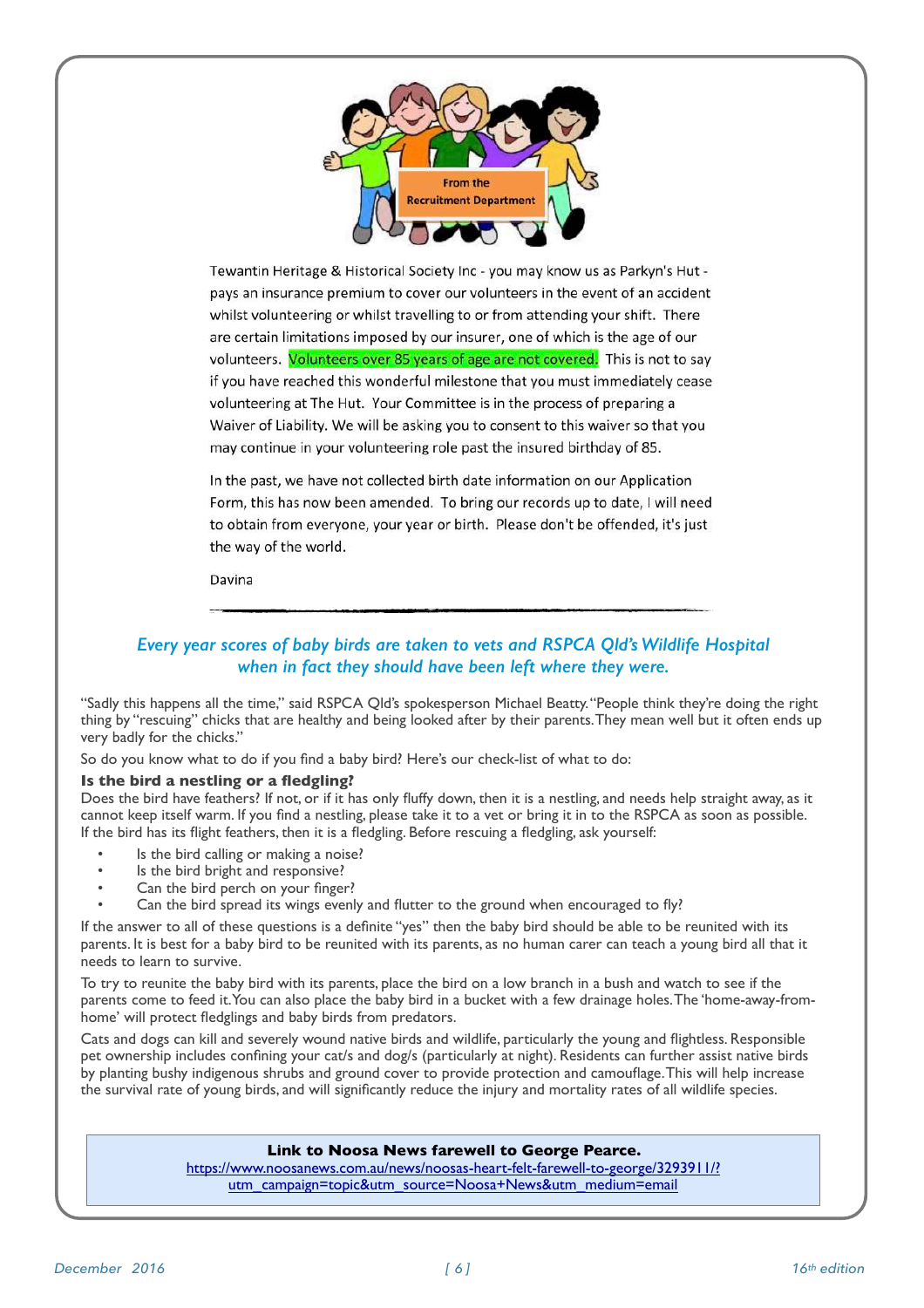# 2017 Volunteers "Thank You" Brunch

Noosa Council hosted a thank-you brunch today for Noosa's many volunteers.

The annual International Volunteer Day Brunch is to say thank-you to the locals who donate countless volunteer hours to Noosa's 300 plus community groups each year.

The volunteers' get-together at Noosa Leisure Centre included entertainment by Park Bench Ukulele Band and food prepared by Tewantin-Noosa Meals on Wheels.

Mayor Tony Wellington said Council was pleased to celebrate the many volunteers who contributed so much to a wide range of social, cultural and environmental pursuits.

"Council appreciates our volunteers' efforts, and today's brunch is about letting them all know the work they do is appreciated," he said.

"Volunteering helps build social capital, and improves everyone's lives, including the volunteers themselves.

Masses of international research has shown that volunteering is a great way to enhance personal wellbeing. So it's the ultimate win-win activity."

The United Nations General Assembly established International Volunteer Day in 1985. It is celebrated around the world each year on December 5.

> *… Ed with thanks to "My Sunshine Coast"*







The September issue of "Hut Gossip" reported on our Northern Loop famil which included Elanda Point. We should point out that it stated the camping fees had previously been \$12 and were now \$20. *It must be noted that the fee increase from \$12 to \$20 was introduced in 2016 by Brian May.* The new owners have not increased any prices and with a starting price of \$20 they reckon this is still some of the best value camping in the Noosa Shire!



*Don't put membership money in with biscuit money!*

*Evacuation PlanNotice on wall in office near Fire Extinguisher …. many thanks Gary Rossiter !!*